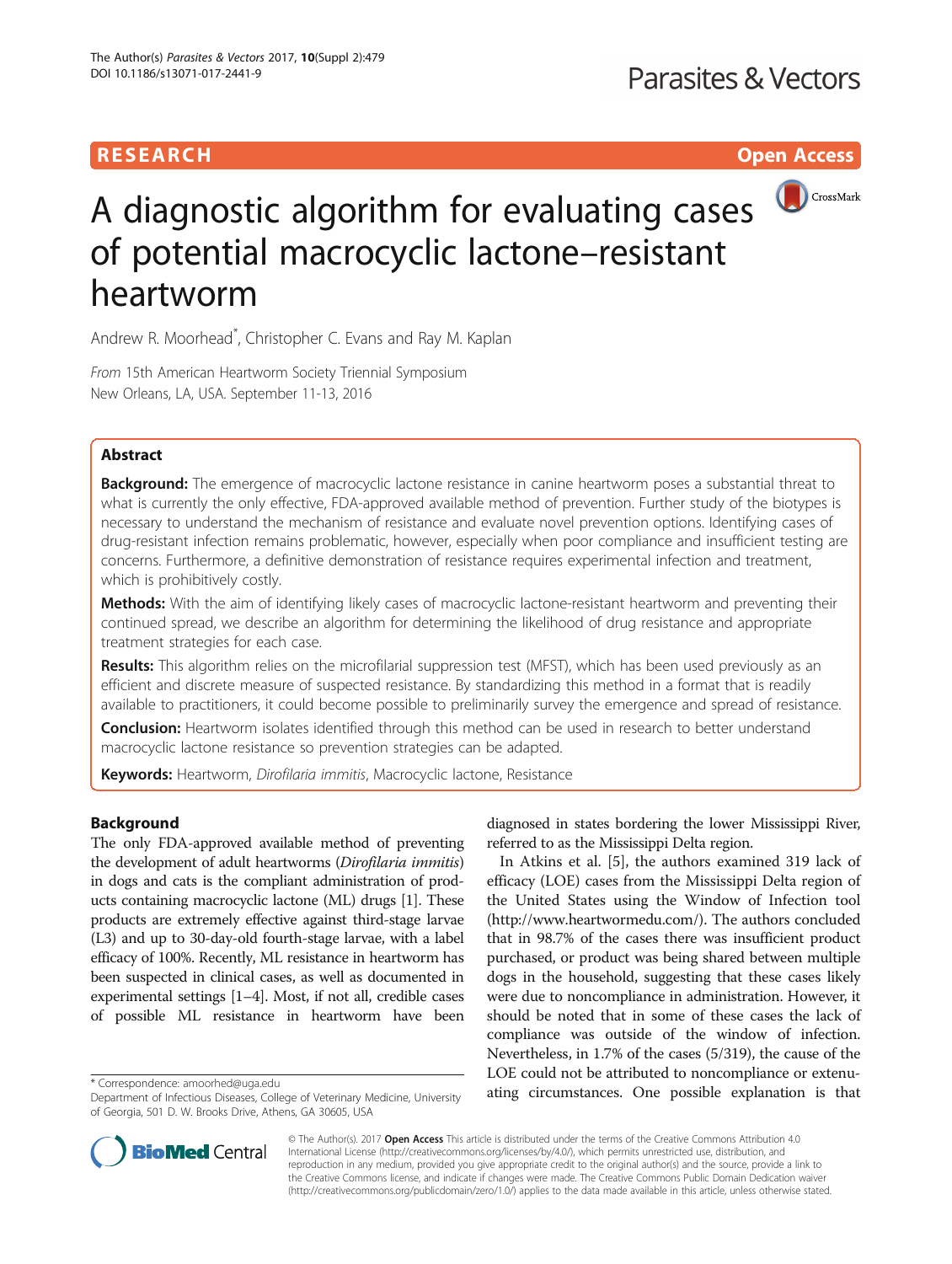these represent cases where heartworms were resistant to the ML [\[5](#page-4-0)].

Currently, no point-of-care clinically applicable tests for resistance in heartworm are available. Furthermore, there are no validated laboratory tests for detecting resistance in heartworm. Thus, definitive diagnosis in suspected heartworm resistance cases remains impossible in a clinical setting, and the only means presently available to prove resistance is to perform a controlled efficacy study in a laboratory environment [\[2](#page-4-0), [3](#page-4-0)]. Briefly, one must collect microfilaremic blood from the suspect case and then feed that blood to mosquitoes. After 14 days the infective L3 are harvested from the mosquitoes and injected into a dog. Thirty days later a dose of ML is administered followed by four, five, or eight additional monthly doses [[2, 3\]](#page-4-0). If the dog subsequently becomes antigen-positive, then the conclusion is that the worms in the suspect case were indeed an ML-resistant biotype. Clearly, this is an extremely complicated and expensive procedure, making it useful only for research purposes. Consequently, not only do we currently lack the ability to diagnose cases of resistance definitively at the clinical level, we also are unable to determine the prevalence and distribution of resistance in heartworm. Recently, some progress has been made in identifying genetic markers that may be associated with resistance [[2, 6\]](#page-4-0), however it remains unknown if this work will lead to a useful diagnostic test.

## So what is a veterinarian to do when presented with a case of suspected resistance?

Lacking a diagnostic test for resistance in heartworm, is there anything a veterinarian can do when presented with a case of suspected resistance? One approach is to use a surrogate measurement for drug efficacy. There is a substantial body of literature demonstrating rapid (within 4–6 h) and profound reductions in microfilaria (MF) levels following microfilaricidal doses of ML in dogs infected with known ML-susceptible heartworms [[7](#page-4-0)]. Additionally, dogs infected with heartworms usually become amicrofilaremic following several monthly doses of ML. Thus, one would expect a dog on compliant ML prophylaxis to be free of MF unless the dog is infected with a drug-resistant biotype. In contrast, to our knowledge, in every case of proven ML resistance the dog was microfilaremic at the time of diagnosis despite receiving monthly treatments with ML drugs. These observations provide an opportunity to develop a clinical test based on the measurement of MF levels both before and after a microfilaricidal dose of ML. This test, referred to as the MFST (microfilarial suppression test), was first proposed by Geary et al. [[7\]](#page-4-0). Based on historical data indicating the expectation of a rapid and profound decrease in levels of MF, Geary (2011) proposed that reductions in MF of <75% following a microfilaricidal dose of ML are suggestive of resistance. If reduction in MF numbers is >75%, the case is unlikely to represent ML resistance.

## **Methods**

Although it is possible that new data might be produced that contradict this assertion, current evidence suggests that the MFST is the most practical and accurate method for determining whether a heartworm case is ML-resistant. Consequently, veterinary practitioners could benefit from a diagnostic algorithm for evaluating suspected ML resistance cases; and, in this article, we detail a decision tree for such evaluation (Fig. [1\)](#page-2-0).

## Results

## A decision tree for potential cases of ML resistance Node 1 – Compliance, purchase history, and testing

The evaluation of any case for potential ML resistance begins with a positive result on a commercially available heartworm antigen test (Fig. [1](#page-2-0)). The first question that must be asked is whether the client is compliant with ML administration and testing. We cannot verify owner compliance of ML dosing unless the veterinarian directly observes the owner administering the drug, or, alternatively, the veterinarian or his/her staff administer each ML dose. Because verification of owner compliance is difficult, the veterinarian must inquire as to the consistency of the client's ML dosing. Concurrent with this inquiry, the client's purchase history must be checked, since gaps in the purchasing of preventive would indicate a gap in administration of ML. If ML preventives have not been administered, there are gaps in administration per the owner's history, or there are gaps in the purchase history, then it is reasonable to assume that the case is not likely due to an infection with a resistant biotype.

The gaps referred to previously are at least 2 months in administration of preventive. For smaller gaps, those less than 2 months, the scenario is different. Specifically, if the owner missed only one or two doses and was consistently compliant at all other times, then the suspicion of resistance would be reasonable, especially when the safety net (ie, reachback) effect is taken into account. The safety net effect is defined as the time period that an animal did not receive heartworm preventive but still did not develop adult heartworms after subsequent administration of ML preventives [\[8](#page-4-0)]. In one study when ivermectin was administered at the preventive dose for a period of 1 year starting at 3 or 4 months postinfection with heartworm larvae, it was 97.7 and 95.1% effective, respectively. When milbemycin oxime was administered during a similar time period, the efficacy against 3-month-old worms was 96.8%, whereas efficacy against 4-month-old worms was 41.4% [[9](#page-4-0)]. Similarly, selamectin administered monthly for 1 year was 98.5% effective against 3-month-old worms [[8](#page-4-0)].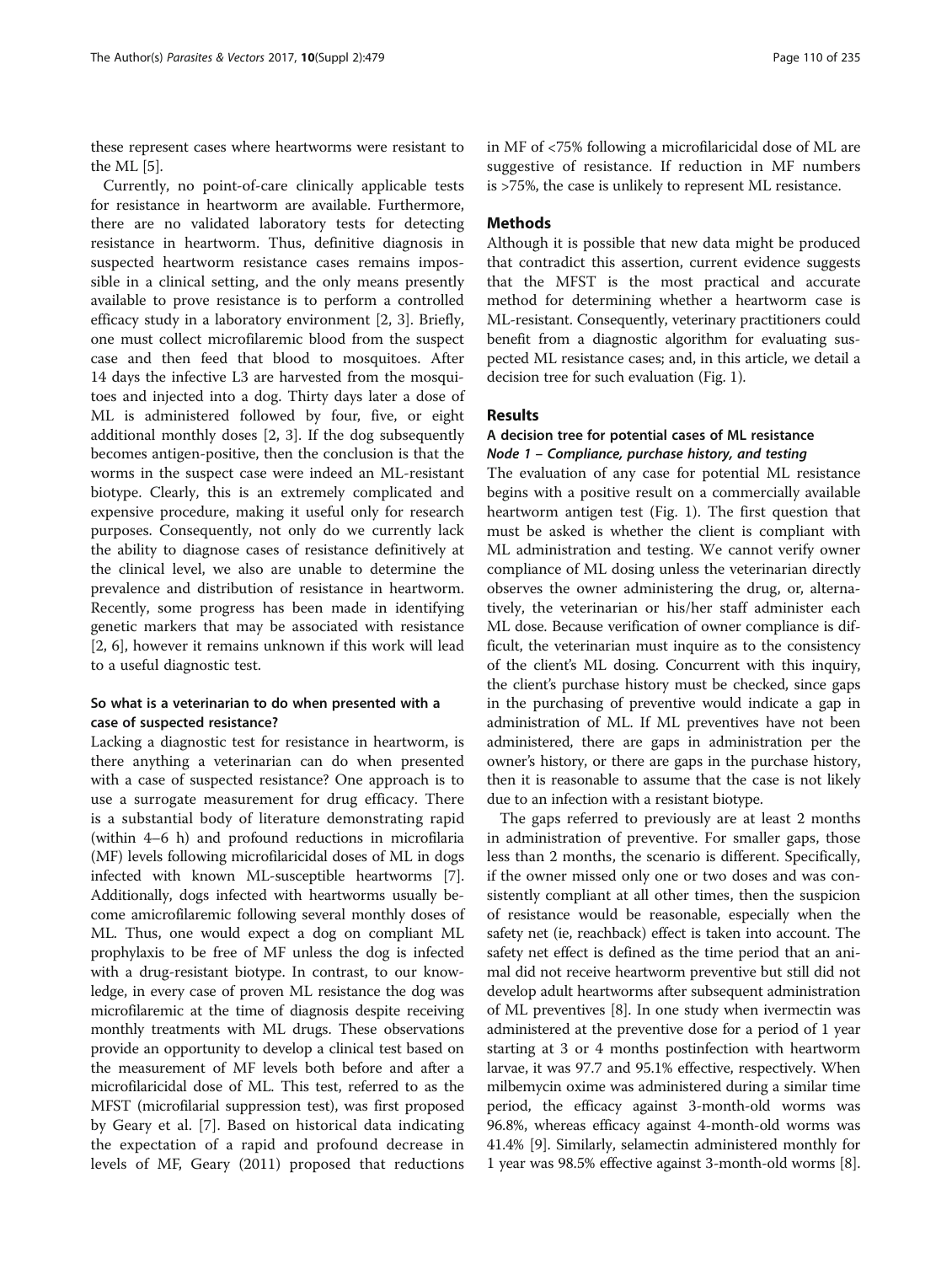<span id="page-2-0"></span>

Additionally, there are data indicating that a single dose of the topical formulation of 2.5% moxidectin and 10% imidacloprid combined with doxycycline (10 mg/kg BID for 30 days) will kill 3.5- and 5-month-old worms [\[10](#page-4-0)].

These data indicate that, while efficacy against immature heartworms may vary for the different ML, there is essentially a grace period in which an otherwise compliant owner could forget to administer a dose of heartworm preventive without significant risk of that gap leading to an infection. Consequently, LOE cases where the owner missed administering only one or two doses are suspicious for resistance and warrant further investigation.

Along with compliance, the other factor that must initially be addressed in the evaluation of resistance is whether there are gaps in heartworm antigen testing. The animal should be tested prior to the start of administration of preventive if over 6 months of age to ensure no infection exists. In the absence of this test, we cannot determine whether the current positive result was due to a recent or previous infection. Furthermore, any test

performed within the first 6 months of compliant prophylaxis offers no insight into the resistance status of the infection. In either of these situations, the clinician should have a low index of suspicion that this is a case of resistance.

For cases where there are marked gaps in either history or testing, then the suspicion of resistance is low; and one should proceed with treatment following the American Heartworm Society (AHS)-recommended protocol, which uses three doses of melarsomine dihydrochloride, doxycycline and an ML to clear MF and prevent further transmission [\(www.heartwormsociety.org](http://www.heartwormsociety.org)).

## Node 2 – Observation of microfilariae

The current AHS recommendation is to perform an examination for MF in all heartworm-positive cases. If no MF are observed, resistance can neither be disproven nor confirmed. Even if the biotype was ML-resistant, further transmission of resistant worms is not possible, as there are no MF for the mosquitoes to ingest. Without MF,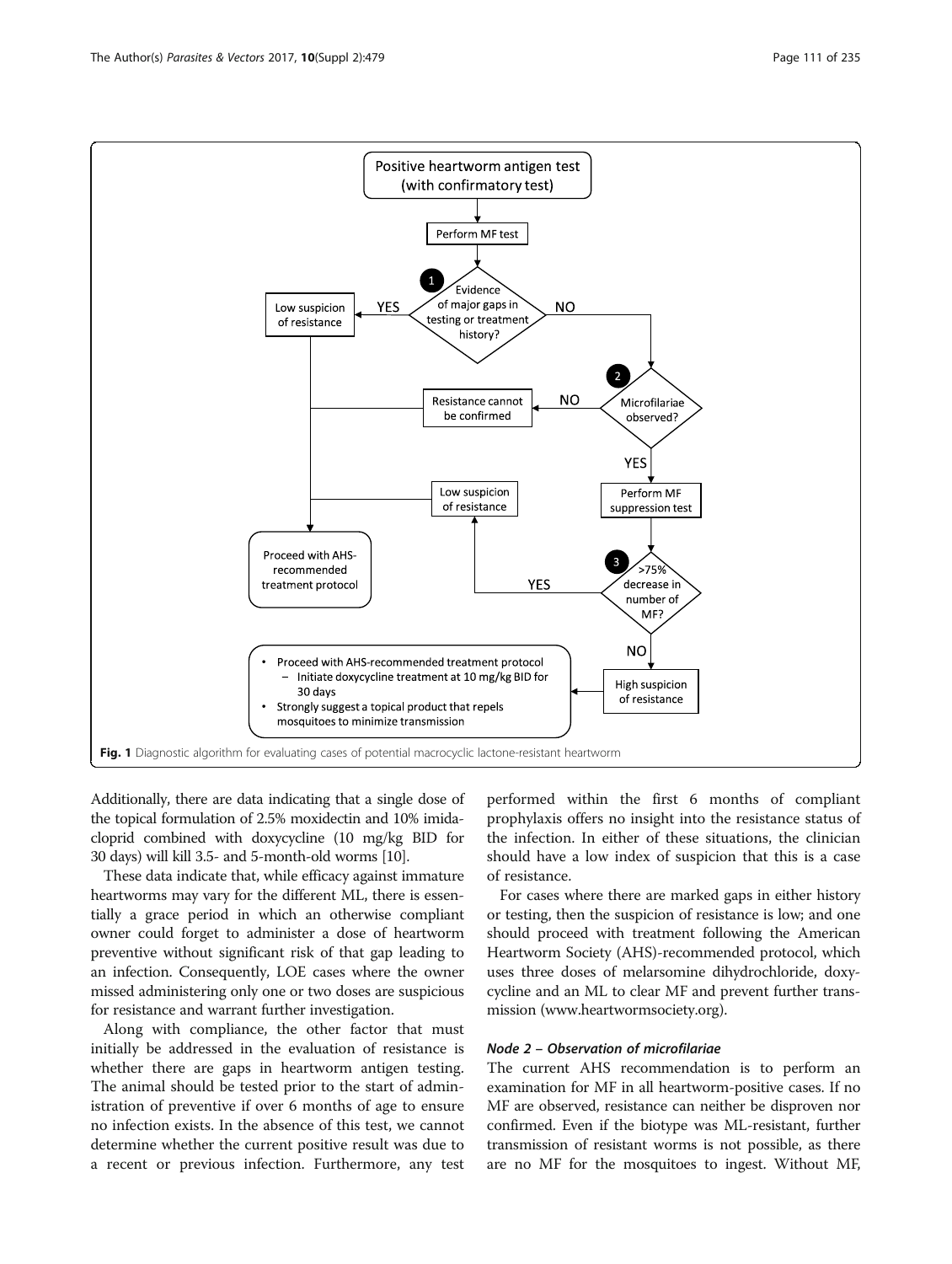there is no development of L3 and, hence, no transmission. Because resistance can neither be confirmed nor refuted, one should proceed with the AHS-recommended treatment protocol.

If MF are observed, then the MF are persisting in the face of continuous use of ML (even with the minor gaps as explained previously. It is the experience of the authors, and is noted in other published works, that all previous cases of confirmed resistance maintained a microfilaremia even after the administration of ML at microfilaricidal doses [[1, 2](#page-4-0)]. Because MF are present, these cases have a high index of suspicion and the MFST should be performed [\[7](#page-4-0)].

## Node 3 – The microfilarial suppression test (MFST)

As already stated, presently the MFST is the only patientside test that can adequately predict whether an LOE case has a high or low suspicion of resistance. The three steps of the MFST are as follows:

- 1. Perform Knott's test for quantitation of MF. The procedure for this test is located at [www.heartwormsociety.org](http://www.heartwormsociety.org). The entire sample should be counted in order to gain the number of MF per milliliter.
- 2. Administer ivermectin at 50 μg/kg, or milbemycin oxime at 1 mg/kg, after obtaining blood for the Knott's test. It is important to remember that both medications are microfilaricidal at these doses, which causes rapid disappearance (ie, within 4–8 h) of susceptible MF but not of resistant MF. One will not know whether the MF are susceptible; and, therefore, these animals should be treated prior to the administration of ML with diphenhydramine and steroids in order to prevent anaphylaxis due to the rapid death of MF ([www.heartwormsociety.org\)](http://www.heartwormsociety.org). However, it is important to keep in mind that you would only perform the MFST in a case where the owner is providing apparent compliant prophylaxis. If the infection was acquired prior to the initiation of prophylaxis, or is due to a break in prophylaxis rather than due to ML-resistant heartworms, then there should be no or very few circulating MF, making the MFST unnecessary and anaphylaxis highly unlikely. If the biotype is ML-resistant and the animal has been on compliantly administered preventive, then presumably the rapid death of MF will not occur; thus, there is little risk in performing the MFST. Nevertheless, because of the potential risk of anaphylaxis, the microfilaricidal doses of ivermectin or milbemycin oxime should be administered at the veterinary hospital and the dog observed for 6–8 h post microfilaricide administration.

Topical 2.5% moxidectin and 10% imidacloprid is an FDA-approved microfilaricide, and the risk of anaphylaxis when 2.5% moxidectin and 10% imidacloprid is administered to a microfilaremic dog is less than ivermectin at 50 μg/kg or milbemycin oxime at 1 mg/kg [[11, 12](#page-4-0)]. However, the use of this product in the MFST has never been documented in the literature; and, thus, we lack the data necessary to interpret the results properly following its use. Consequently, until studies are performed and validate its use, we do not advocate the use of topical 2.5% moxidectin and 10% imidacloprid in the MFST.

3. Perform a second Knott's test for MF quantification 7 days after the initial test. The percentage reduction in numbers of MF between the first and second Knott's tests determines whether the case has a high or low suspicion of resistance. If there is a > 75% decrease in MF numbers between the two tests, then our suspicion of ML resistance will be low. If there is <75%, then our index of suspicion will be high. It should be noted, that historically there will be a 90–95% reduction of MF after use of 50 μg/kg of ivermectin [\[13\]](#page-4-0). One could reasonably expect a high degree of variability in this test, and additional contemporary experimental data would be desirable. However, the experiments required to refine this cutoff would be expensive, requiring a large number of dogs of different breeds. Since these experiments will not likely be performed, using published historical data (ie, 75% decrease) is the most practical approach.

For both high- and low-suspicion cases, one immediately proceeds with the AHS-recommended adulticide treatment. It must be emphasized that, at the initiation of this treatment regimen, doxycycline is administered at a dose of 10 mg/kg BID for 30 days. This is important due to the fact that McCall et al. (2014) reported that MF taken from a dog treated with doxycycline developed to L3 in mosquitoes, but that those L3 did not subsequently develop to adult heartworms when used to infect dogs. In other words, the doxycycline essentially limited the infectivity of the L3 derived from the heartworm-infected dog. In conjunction with doxycycline, it is also important to consider a topical product that is labeled to repel mosquitoes. While repellency of mosquitoes is not a substitute for ML heartworm preventives, a mosquito repellent does provide an added layer of protection that is desirable, especially when dealing with transmission of a potentially resistant biotype.

## **Discussion**

Realistically, all cases of heartworm should be treated using melarsomine, preferably following the AHS guidelines. For